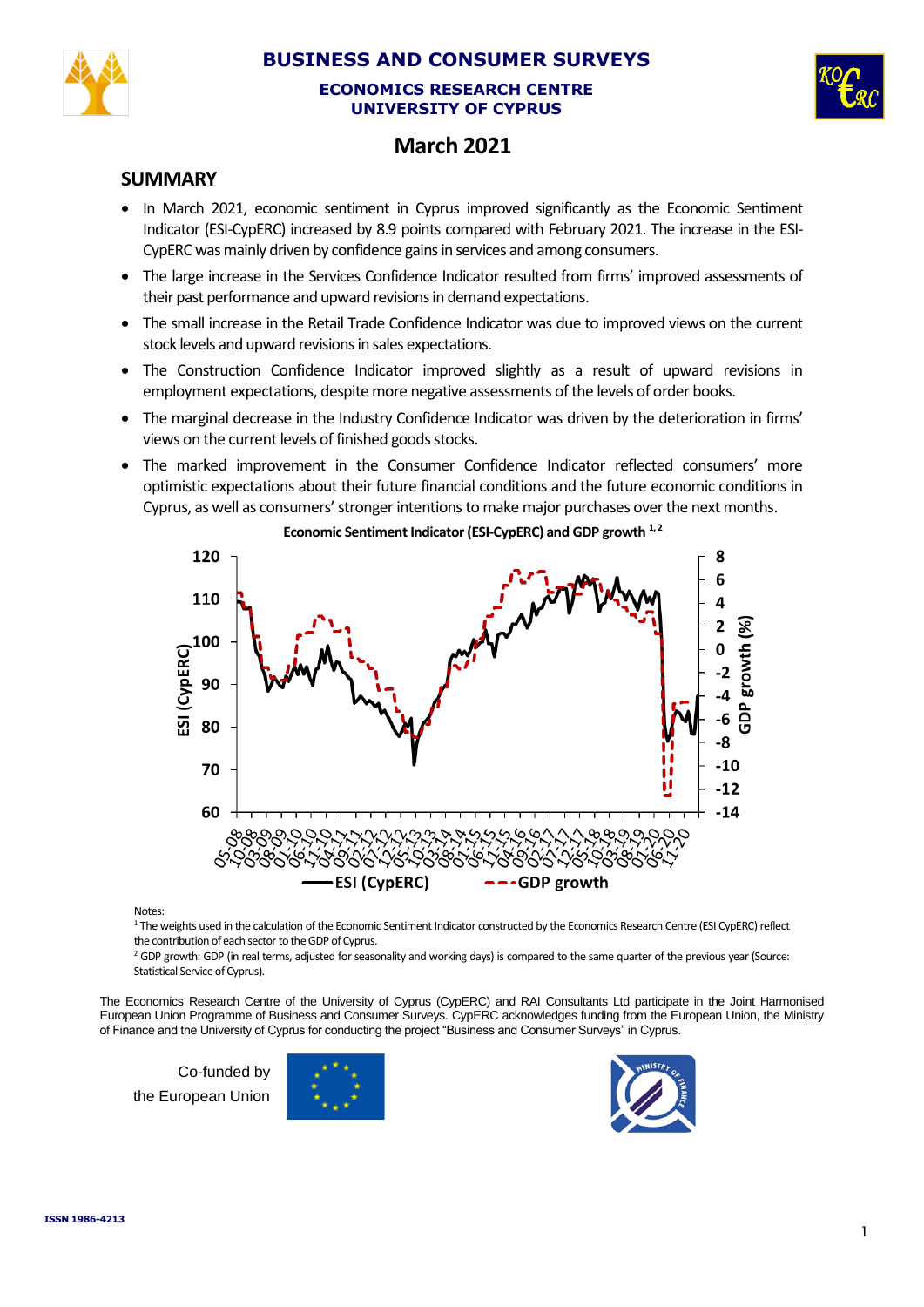

## **BUSINESS AND CONSUMER SURVEYS**

### **ECONOMICS RESEARCH CENTRE UNIVERSITY OF CYPRUS**



**Indicators and balances <sup>1</sup>**

|                                                                                   |                | 2020  |              |                |                |                |                |                |              |              |              | 2021           |                |  |
|-----------------------------------------------------------------------------------|----------------|-------|--------------|----------------|----------------|----------------|----------------|----------------|--------------|--------------|--------------|----------------|----------------|--|
| Month                                                                             | 3              | 4     | 5            | 6              | $\overline{7}$ | 8              | 9              | 10             | 11           | 12           | $\mathbf 1$  | $\overline{2}$ | 3              |  |
| ECONOMIC SENTIMENT INDICATOR (ESI CypERC) <sup>2</sup>                            | 100.5          | 80.5  | 76.6         | 78.5           | 82.3           | 83.8           | 83.3           | 81.9           | 81.3         | 83.7         | 78.5         | 78.4           | 87.3           |  |
| <b>SERVICES</b>                                                                   |                |       |              |                |                |                |                |                |              |              |              |                |                |  |
| Services Confidence Indicator <sup>3</sup>                                        | 6              | $-48$ | $-64$        | $-63$          | $-50$          | $-43$          | -44            | -49            | $-47$        | $-42$        | $-55$        | $-58$          | $-32$          |  |
| Business situation, past 3 months <sup>4</sup>                                    | 29             | $-27$ | $-53$        | $-60$          | $-63$          | $-59$          | -34            | $-51$          | $-42$        | $-49$        | $-56$        | $-62$          | $-47$          |  |
| Turnover (demand), past 3 months <sup>4</sup>                                     | 25             | $-31$ | $-58$        | $-70$          | -62            | $-55$          | -53            | -45            | $-51$        | $-48$        | $-54$        | -63            | $-45$          |  |
| Expected turnover (demand), next 3 months <sup>4</sup>                            | $-37$          | $-88$ | $-81$        | $-59$          | $-26$          | $-15$          | $-45$          | $-51$          | $-47$        | $-30$        | $-56$        | $-48$          | $-6$           |  |
| Employment, past 3 months                                                         | $-4$           | -5    | $-10$        | $-17$          | $\overline{2}$ | 9              | -5             | $-1$           | $\mathbf{1}$ | $\mathbf{1}$ | $-12$        | -9             | $-13$          |  |
| Expected employment, next 3 months                                                | -4             | $-7$  | $-4$         | $-2$           | $\overline{7}$ | $-4$           | 4              | 11             | 5            | $-3$         | $-15$        | $-15$          | $-10$          |  |
| Expected selling prices, next 3 months                                            | $-7$           | $-28$ | $-26$        | $-18$          | $-15$          | $-10$          | $-7$           | $-14$          | $-6$         | -9           | $-4$         | $-18$          | $-10$          |  |
| Uncertainty: difficulty predicting business situation 5, 6                        |                |       | 45           | 63             | 40             | 59             | 48             | 32             | 44           | 58           | 62           | 67             | 42             |  |
| <b>RETAIL TRADE</b>                                                               |                |       |              |                |                |                |                |                |              |              |              |                |                |  |
| Retail Trade Confidence Indicator <sup>3</sup>                                    | $-5$           | $-25$ | $-35$        | $-29$          | $-31$          | $-25$          | $-25$          | $-28$          | $-28$        | $-25$        | $-28$        | $-29$          | $-26$          |  |
| Business activity (sales), past 3 months <sup>4</sup>                             | $-7$           | $-26$ | $-48$        | $-52$          | $-53$          | $-54$          | $-51$          | $-50$          | $-51$        | $-50$        | $-54$        | $-49$          | $-49$          |  |
| Stock of goods <sup>4</sup>                                                       | $\mathbf{1}$   | $-10$ | $-1$         | $-18$          | $-12$          | $-21$          | $-19$          | $-19$          | $-20$        | $-25$        | $-17$        | $-18$          | $-22$          |  |
| Expected business activity (sales), next 3 months <sup>4</sup>                    | -8             | $-61$ | $-58$        | $-54$          | $-51$          | $-43$          | -43            | $-52$          | $-55$        | $-50$        | $-45$        | $-56$          | $-52$          |  |
| Orders placed with suppliers, next 3 months                                       | $-5$           | $-50$ | $-51$        | $-52$          | $-48$          | $-41$          | $-42$          | $-49$          | $-55$        | $-52$        | -48          | -49            | $-51$          |  |
| Expected employment, next 3 months                                                | $\overline{2}$ | $-2$  | $\mathbf 0$  | $-1$           | $\mathbf 0$    | $-2$           | $-1$           | $\mathbf{1}$   | $\mathbf 0$  | $\mathbf 0$  | $\mathbf{0}$ | $-2$           | $\bf{0}$       |  |
| Expected selling prices, next 3 months                                            | 8              | -6    | $-2$         | $\mathbf 0$    | $\overline{2}$ | 3              | 5              | $\overline{2}$ | $\mathbf{1}$ | 4            | $1\,$        | $-3$           | 3              |  |
| Uncertainty: difficulty predicting business situation 5, 6                        |                |       | 57           | 53             | 57             | 60             | 71             | 76             | 80           | 78           | 77           | 67             | 68             |  |
| <b>CONSTRUCTION</b>                                                               |                |       |              |                |                |                |                |                |              |              |              |                |                |  |
| Construction Confidence Indicator <sup>3</sup>                                    | -9             | -9    | $-13$        | $-13$          | $-18$          | $-14$          | $-18$          | $-11$          | $-25$        | $-20$        | $-25$        | $-25$          | $-22$          |  |
| Building activity, past 3 months                                                  | 13             | -5    | $-48$        | $-39$          | $-33$          | -9             | $-15$          | -9             | $-32$        | $-24$        | $-34$        | $-34$          | $-39$          |  |
| Current overall order books <sup>4</sup>                                          | $-18$          | $-22$ | $-27$        | $-31$          | $-37$          | $-26$          | -32            | $-22$          | $-44$        | $-38$        | $-44$        | -42            | $-46$          |  |
| Expected employment, next 3 months <sup>4</sup>                                   | $-1$           | 3     | $\mathbf{1}$ | 5              | $\mathbf{1}$   | $-2$           | $-3$           | $-1$           | $-7$         | $-2$         | -6           | $-7$           | $\mathbf{1}$   |  |
| Expected selling prices, next 3 months                                            | 10             | -9    | -8           | -6             | 8              | 5              | $-4$           | $\overline{2}$ | $-2$         | -8           | $-1$         | $\mathbf 1$    | $\bf{0}$       |  |
| Uncertainty: difficulty predicting business situation 5, 6                        |                |       | 60           | 53             | 46             | 44             | 38             | 52             | 66           | 57           | 57           | 52             | 56             |  |
| <b>INDUSTRY</b>                                                                   |                |       |              |                |                |                |                |                |              |              |              |                |                |  |
| Industrial Confidence Indicator <sup>3</sup>                                      | 3              | $-43$ | $-36$        | $-28$          | $-28$          | $-24$          | $-28$          | $-29$          | $-28$        | $-29$        | $-34$        | $-35$          | $-37$          |  |
| Production, past 3 months                                                         | 24             | $-21$ | $-66$        | $-63$          | $-66$          | $-56$          | $-59$          | $-61$          | $-57$        | $-60$        | $-56$        | $-53$          | $-65$          |  |
| Current overall order books <sup>4</sup>                                          | $-11$          | $-65$ | $-73$        | $-67$          | $-60$          | $-61$          | $-61$          | $-62$          | -67          | $-70$        | $-64$        | $-69$          | $-67$          |  |
| Current export order books                                                        | -6             | $-83$ | $-45$        | $-21$          | -60            | $-66$          | $-51$          | $-70$          | -69          | $-62$        | $-68$        | $-78$          | $-82$          |  |
| Stock of finished products <sup>4</sup>                                           | $-15$          | $-10$ | $-32$        | $-20$          | -9             | $-14$          | $-13$          | $-18$          | $-23$        | $-33$        | $-20$        | $-30$          | $-20$          |  |
| Expected production, next 3 months <sup>4</sup>                                   | 5              | $-75$ | $-67$        | $-38$          | $-31$          | $-26$          | $-37$          | -44            | $-39$        | $-52$        | $-57$        | -66            | $-66$          |  |
| Expected employment, next 3 months <sup>5</sup>                                   | 4              | $-5$  | $-2$         | $-1$           | $\mathbf{0}$   | $-1$           | $-1$           | $-2$           | $-3$         | $-1$         | $-2$         | $-2$           | $\mathbf 0$    |  |
| Expected selling prices, next 3 months                                            | $\mathbf{1}$   | $-1$  | $-1$         | $-3$           | 6              | $-1$           | $-1$           | $-1$           | $-1$         | $-3$         | $-4$         | $\mathbf 1$    | $-2$           |  |
| Uncertainty: difficulty predicting business situation 5,6                         |                |       | 61           | 53             | 51             | 49             | 62             | 60             | 68           | 73           | 76           | 64             | 69             |  |
| <b>CONSUMERS</b>                                                                  |                |       |              |                |                |                |                |                |              |              |              |                |                |  |
| Consumer Confidence Indicator <sup>3</sup>                                        | -23            | -33   | -29          | -24            | -21            | -31            | $-29$          | $-29$          | -35          | -33          | $-35$        | -32            | $-23$          |  |
| Financial situation of household, past 12 months <sup>4</sup>                     | $-2$           | $-1$  | $-8$         | $-14$          | $-13$          | $-17$          | $-15$          | $-15$          | $-18$        | $-20$        | $-20$        | $-22$          | $-24$          |  |
| Expected financial situation of household, next 12 months <sup>4</sup>            | $-16$          | $-27$ | $-17$        | -8             | $-5$           | $-15$          | $-12$          | $-10$          | $-20$        | $-15$        | $-20$        | $-14$          | $-4$           |  |
| General economic situation in Cyprus, past 12 months                              | 20             | 15    | $-2$         | $-25$          | $-32$          | $-44$          | $-44$          | $-49$          | $-58$        | $-64$        | $-68$        | $-67$          | $-72$          |  |
| Expected general economic situation in Cyprus, next 12 months <sup>4</sup>        | $-37$          | $-54$ | $-45$        | $-30$          | $-25$          | $-48$          | -43            | $-45$          | $-56$        | $-49$        | $-54$        | $-45$          | $-29$          |  |
| Consumer prices, past 12 months                                                   | $-1$           | $-3$  | $-7$         | $-13$          | $-13$          | $-16$          | $-18$          | $-19$          | $-17$        | $-17$        | $-21$        | $-25$          | $-20$          |  |
| Expected consumer prices, next 12 months                                          | $-3$           | -8    | $-16$        | $-17$          | $-16$          | $-13$          | $-17$          | $-19$          | $-15$        | $-10$        | $-21$        | $-16$          | $-13$          |  |
| Expected unemployment in Cyprus, next 12 months <sup>5</sup>                      | 42             | 63    | 59           | 51             | 51             | 66             | 60             | 57             | 66           | 62           | 60           | 48             | 40             |  |
| Major purchases at present                                                        | $-45$          | $-55$ | $-41$        | $-35$          | $-30$          | $-39$          | $-42$          | $-32$          | $-49$        | $-53$        | $-51$        | $-42$          | $-35$          |  |
| Major purchases intentions, next 12 months <sup>4</sup>                           | $-35$          | $-48$ | $-46$        | $-42$          | $-40$          | $-44$          | $-45$          | $-45$          | $-46$        | $-48$        | $-44$        | $-46$          | $-35$          |  |
| Savings at present                                                                | $-30$          | $-35$ | $-29$        | $-28$          | $-20$          | $-19$          | $-16$          | $-24$          | $-19$        | $-24$        | $-16$        | $-23$          | $-19$          |  |
| Savings intentions, next 12 months                                                | $-47$          | $-44$ | $-35$        | $-35$          | $-39$          | $-28$          | $-28$          | $-40$          | $-39$        | $-40$        | $-35$        | $-31$          | $-32$          |  |
| Statement on the current financial condition of household                         | 13             | 12    | 15           | 17             | 15             | 16             | 21             | 19             | 14           | 14           | 15           | 18             | 17             |  |
| Uncertainty: difficulty predicting household's financial situation <sup>5,6</sup> |                |       | $-1$         | $\overline{4}$ | $\overline{7}$ | $\overline{7}$ | $\overline{a}$ | 6              | 16           | $9\,$        | 12           | $\overline{4}$ | $\overline{2}$ |  |

Notes: 1 The balance is the difference between the percentage of positive responses and the percentage of negative responses. Positive responses refer to "increase", "improvement", "above normal", "very likely", "fairly likely", etc., while negative responses refer to "decrease", "deterioration", "below normal", "not at all likely", "not likely", etc. Data are seasonally adjusted. <sup>2</sup> The weights used in the calculation of the Economic Sentiment Indicator reflect the contribution of each sector to the GDP of Cyprus.

<sup>3</sup> The calculation of the confidence (composite) indicator is described in [http://ec.europa.eu/economy\\_finance/indicators/business\\_consumer\\_surveys/userguide\\_en.pdf](http://ec.europa.eu/economy_finance/indicators/business_consumer_surveys/userguide_en.pdf) and

[https://ec.europa.eu/info/files/revised-consumer-confidence-indicator\\_en](https://ec.europa.eu/info/files/revised-consumer-confidence-indicator_en) . <sup>4</sup> The responses to this question are used in the calculation of the confidence (composite) indicator for each survey. <sup>5</sup> The responses to this question are not adjusted for seasonality. <sup>6</sup> The balance is the difference between the percentage of respondents who state that the future business situation (or household financial situation) is difficult to predict, and the percentage of respondents who state the opposite.